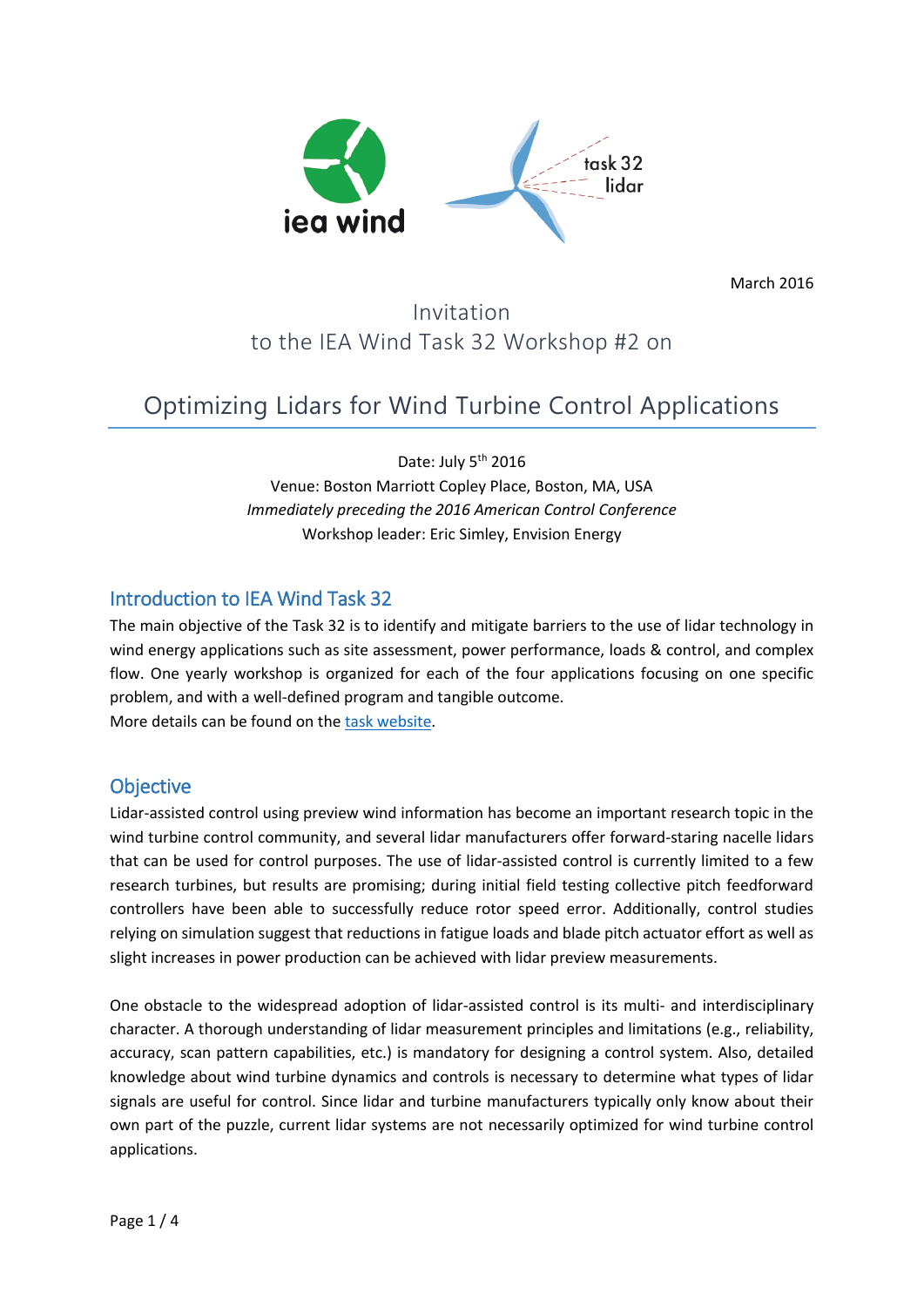The purpose of this workshop is to bridge the gap between lidar manufacturers and wind turbine control engineers by identifying lidar system properties that are well-suited for control applications while taking into account the capabilities of current lidar technology. Both the theoretical aspects of lidar system optimization (e.g., from the perspective of academia) as well as the practical aspects (with input from wind turbine manufacturers and the lidar industry) will be addressed. The overall objective is to produce a document based on the discussions at the workshop which will serve as a tutorial for optimizing lidar systems for control purposes.

### **Concept**

In this workshop, the optimization of lidar systems for control applications will be addressed using input from wind turbine manufacturers, the lidar industry, and the academic community. The requirements or "objectives" of lidars for control purposes will be defined, particularly with suggestions from participants from wind turbine manufacturers. Lidar design considerations or "constraints" will be incorporated based especially on guidance from participants in the lidar industry. Lastly, models for calculating lidar measurement accuracy, based on contributions from the research community, will be used to determine the effectiveness of different lidar measurement strategies and help solve the lidar optimization problem. Specifically, a frequency-domain wind field model including a simple model of wind evolution will be used to determine measurement error. Transfer functions derived from linear dynamic wind turbine models will be used to analyze the impact of different scan patterns on important turbine variables. Additionally, time-domain control simulations will be used to investigate how practical issues such as measurement filtering and time-of-arrival uncertainty impact control performance.

The workshop will begin with invited presentations from participants from wind turbine manufacturers and lidar suppliers. Workshop attendees will then participate in collaborative exercises examining how different lidar parameters and scan patterns affect measurement quality. The program will also include roundtable discussions, allowing all participants to share their perspectives on optimizing lidar systems for control applications and help shape the outcome of the workshop.

### Expected Outcome

A report describing requirements and recommendations for lidar systems for wind turbine control applications will be compiled based on the results of the workshop and any follow-up exercises. The report will contain both results from theoretical investigations and practical considerations. All interested participants are invited to contribute to the preparation of the report, which will be coordinated by the workshop leader. Follow-up meetings will be held remotely so that workshop attendees can collaborate on the document, with a target completion date of December 2016. Once finalized, the report is to be published as a tutorial paper in an appropriate journal, to be defined at the workshop, and made available to stakeholders in the lidar and wind energy communities.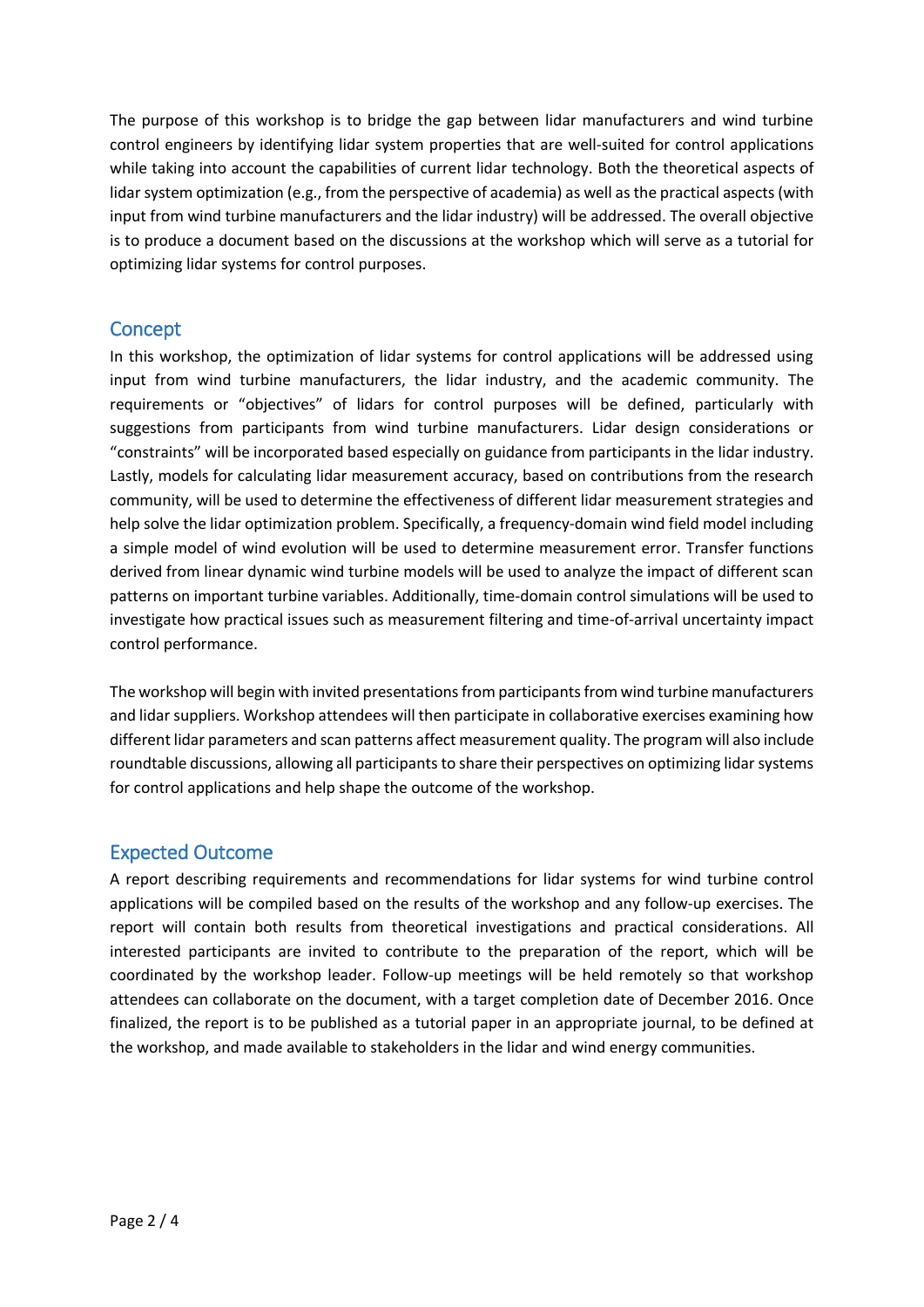### Practical Arrangements

#### **Registration**

For participation in the workshop, please register by sending an email to the Operating Agent Representative David Schlipf [\(Email\)](mailto:IEAWind.Task32@ifb.uni-stuttgart.de). Please state in your registration email:

- Name and institution, member country
- Please describe your stakeholder role (e.g., wind turbine manufacturer, lidar supplier, academic, ...)
- Will you have access to a laptop with MATLAB during the workshop?
- Following the workshop, will you be attending the American Control Conference?
- What specific topics would you like to see discussed at the workshop?

Please register before June 3<sup>rd</sup> 2016. Prior to the workshop, registered participants will receive additional workshop details and exercise materials as well as a pre-workshop survey.

**Registration for the workshop is free of charge.** Note that it is not necessary to register for the American Control Conference if you will only be attending this 1-day workshop.

#### Venue Information

The meeting will be held at the [Boston Marriott Copley Place](http://www.marriott.com/hotels/travel/bosco-boston-marriott-copley-place/) in downtown Boston, MA, USA. Note that the meeting immediately precedes the [2016 American Control Conference \(ACC\)](http://acc2016.a2c2.org/) to be held July 6<sup>th</sup>-8<sup>th</sup>, also at the Boston Marriott Copley Place.

The 2016 ACC will contain several invited sessions on wind energy, with topics including lidar-enhanced control and wind plant control. Therefore, workshop attendees may be interested in combining the workshop with the American Control Conference.

Additional information about the workshop venue, including transportation and lodging information can be found via the ACC websit[e here.](http://acc2016.a2c2.org/hotel_travel.html) The ACC technical program is available [here.](https://css.paperplaza.net/conferences/conferences/2016ACC/program/)

Detailed information about the meeting room and workshop logistics will be made available on the workshop website [\(www.ieawindtask32.ifb.uni-stuttgart.de/workshop-2\)](http://www.ieawindtask32.ifb.uni-stuttgart.de/workshop-2) and sent to registered participants once finalized.

#### Contact Information

Please contac[t Eric Simley,](mailto:eric.simley@envision-energy.com) workshop leader at o[r David Schlipf,](mailto:IEAWind.Task32@ifb.uni-stuttgart.de) IEA Wind Task 32 Operating Agent with any questions you may have about the workshop.